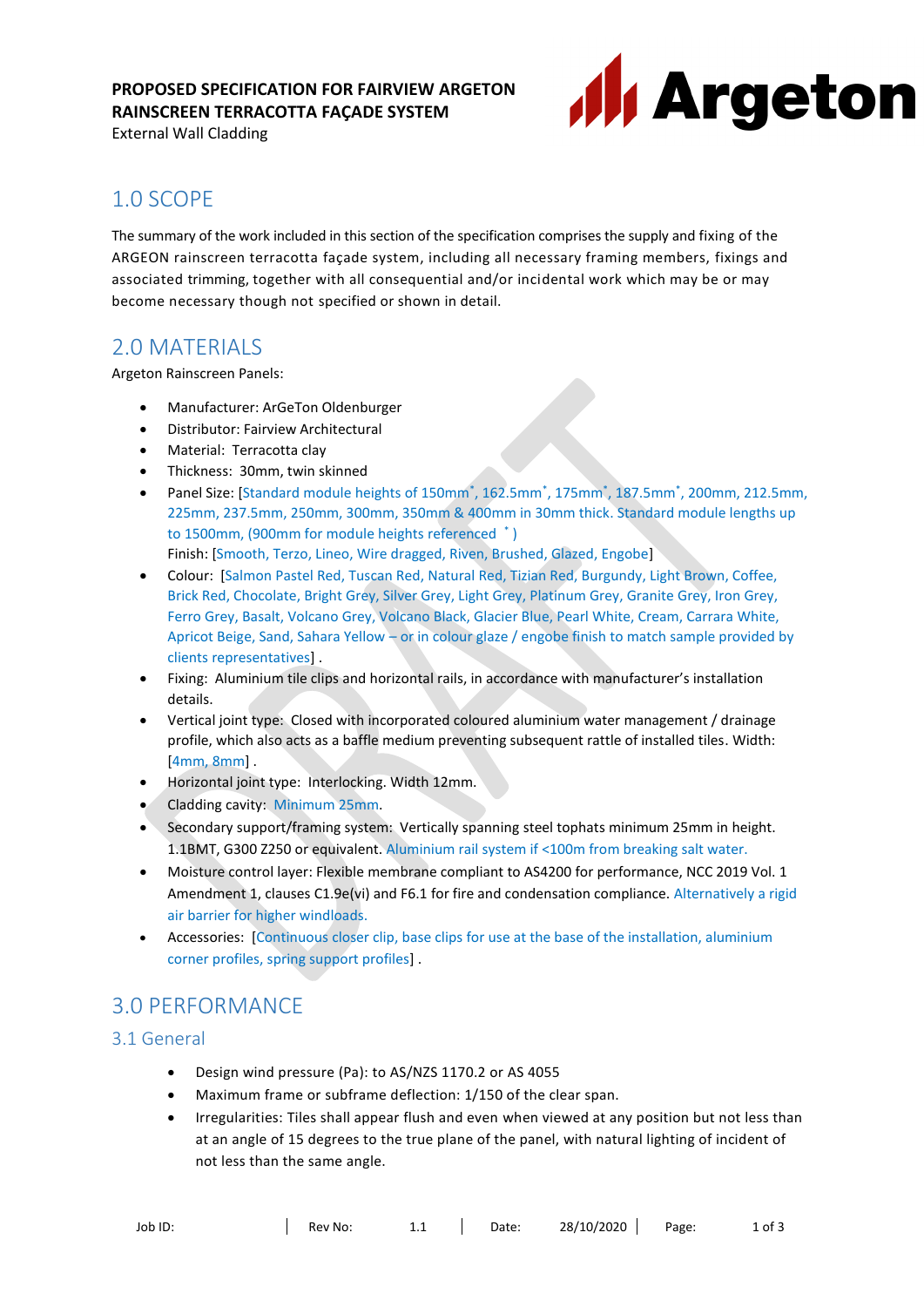## **PROPOSED SPECIFICATION FOR FAIRVIEW ARGETON RAINSCREEN TERRACOTTA FAÇADE SYSTEM**



External Wall Cladding

• Expansion and Contraction: The cladding shall be so fabricated and erected as to provide for all expansion and contraction of the components. Any temperature change due to climatic conditions shall not cause harmful buckling, opening of joints, undue stress on fastening and anchors, noise of any kind or other defects.

#### 3.2 Mechanical Properties

- Bending Strength: >2.0g/cm3
- Water Absorption: 2-8%
- Proven frost resistance

### 3.3 Fire Compliance

Terracotta Clay façade shall have been tested to AS 1530.1 and be deemed not to be combustible. All components shall comply with clause C1.9

## 3.4 Weatherproofing

The system will need to be assessed to the weatherproofing performance requirement FP1.4 of the NCC for a positive serviceable static wind pressure of up to [Project serviceability windload requirement] for weather resistance.

#### 3.5 Condensation & moisture management

If used, the flexible membrane or rigid air barrier shall comply to the requirements of FP6.1

## 4.0 INSTALLATION

#### 4.1 Design

Rainscreen cladding system and associated features: Complete detailed design in accordance with this specification and the preliminary design drawings and submit before commencement of fabrication. Related works: Coordinate in detailed design.

Submission of alternative proposals: Preliminary design drawings indicate intent. Other reasonable proposals will be considered.

#### 4.2 Installation

Install panel system as follows:

- Plumb, level, straight and true within acceptable building tolerances.
- Fixed or anchored to the building structure in conformance with the wind action loading recommendations.
- Isolated from any building loads, including loads caused by structural deflection or shortening.
- Allow for thermal movement.

#### 4.3 Accessories and Trim

Requirement: Provide accessories and trim necessary to complete the installation including matching capping and flashings, and install in conformance with the manufacturer's recommendations.

## 4.4 Substrates or Framing

Preparation: Before fixing cladding, check and, if necessary, adjust the alignment of substrates or framing.

Job ID: Rev No: 1.1 Date: 28/10/2020 Page: 2 of 3